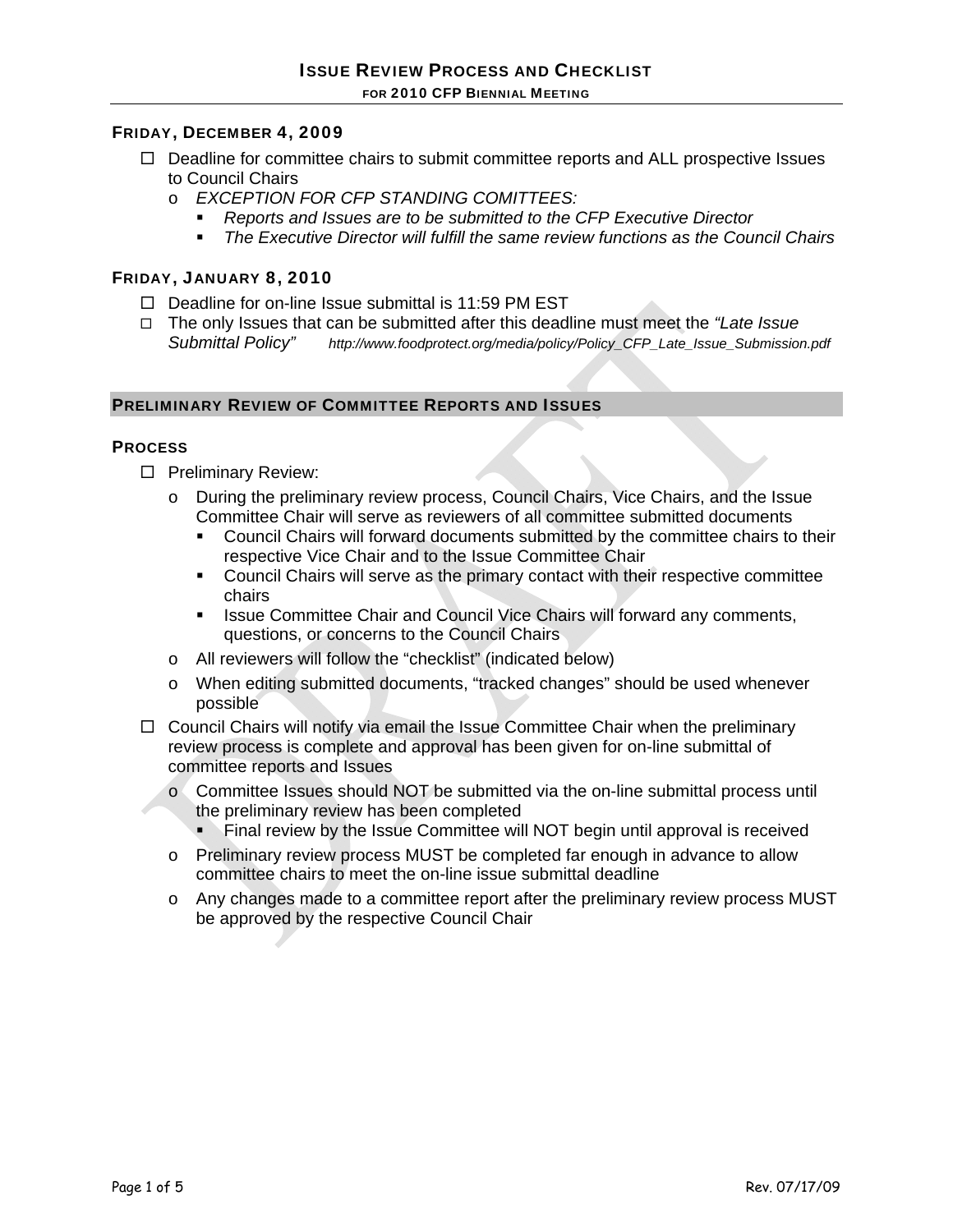# **CHECKLIST**

## **1. SCOPE OF ISSUE**

*PLEASE NOTE: this is the MOST critical aspect of the preliminary review. Limiting the scope and clearly defining the intent of each Issue will facilitate a logical and sequential deliberation within Council. Issues containing multiple actions or directives are cumbersome to deliberate and may lead to confusing or contradictory recommended solutions. Once the on-line Issue submittal deadline has passed, the system does NOT allow the insertion of additional Issues; therefore, committee reports can NOT be divided into multiple issues after this date.*

- $\Box$  The majority of committees will submit more than one Issue...
	- o First Issue "Recommended Solution" contains three elements:
		- Statement regarding "acknowledgement of committee report" and attachment of report
			- $\checkmark$  Reports are NOT to be listed as "accepted" or "approved" as this implies the entire content of the report has been debated and agreed upon by Council
			- Committee report follows the CFP final report format
				- *NOTE: a final committee report needs to "stand alone" and include the following information:* 
					- *list of all committee submitted Issues and attachments*
					- *full list of charges from the previous Biennial Meeting*
					- *specific outcomes for each assigned charge*
					- *details of committee activities and recommendations*
					- *specific direction regarding the future of the committee*
					- *new or continuation charges*
					- *list of committee members*
			- Specific direction regarding the future of the committee, such as:
				- $\checkmark$  Committee to be disbanded because all charges have been completed
					- A Disbanded committees may NOT have any continuation or new charges
				- $\checkmark$  Committee to be re-created along with:
					- ▲ Continuation charges (i.e., incomplete or ongoing charges from the previous Biennial Meeting)
					- Specific requirement to "report back to the next Biennial Meeting"
					- *NOTE: new charges should be presented in a subsequent Issue*
					- *NOTE: if a decision to re-create the committee and assignment of any continuation charges is dependent on the outcome of subsequent Issues, charges and report back requirements are best positioned within a subsequent (and final) stand-alone Issue*
		- Thank you statement to committee members
	- o Subsequent Issues specific elements of the committee report that need to be formally debated and approved should be submitted as separate stand-alone Issues, examples include:
		- Policy or guidance documents created by the committee
			- $\sqrt{ }$  It is recommended that separate Issues be created for each independent document

*EXCEPTION: large documents divided to meet attachment restrictions should be presented within a single Issue* 

- Committee recommendations regarding controversial or substantial changes to policy or practice
	- $\sqrt{ }$  Non-substantive changes to a document should be presented together as a single issue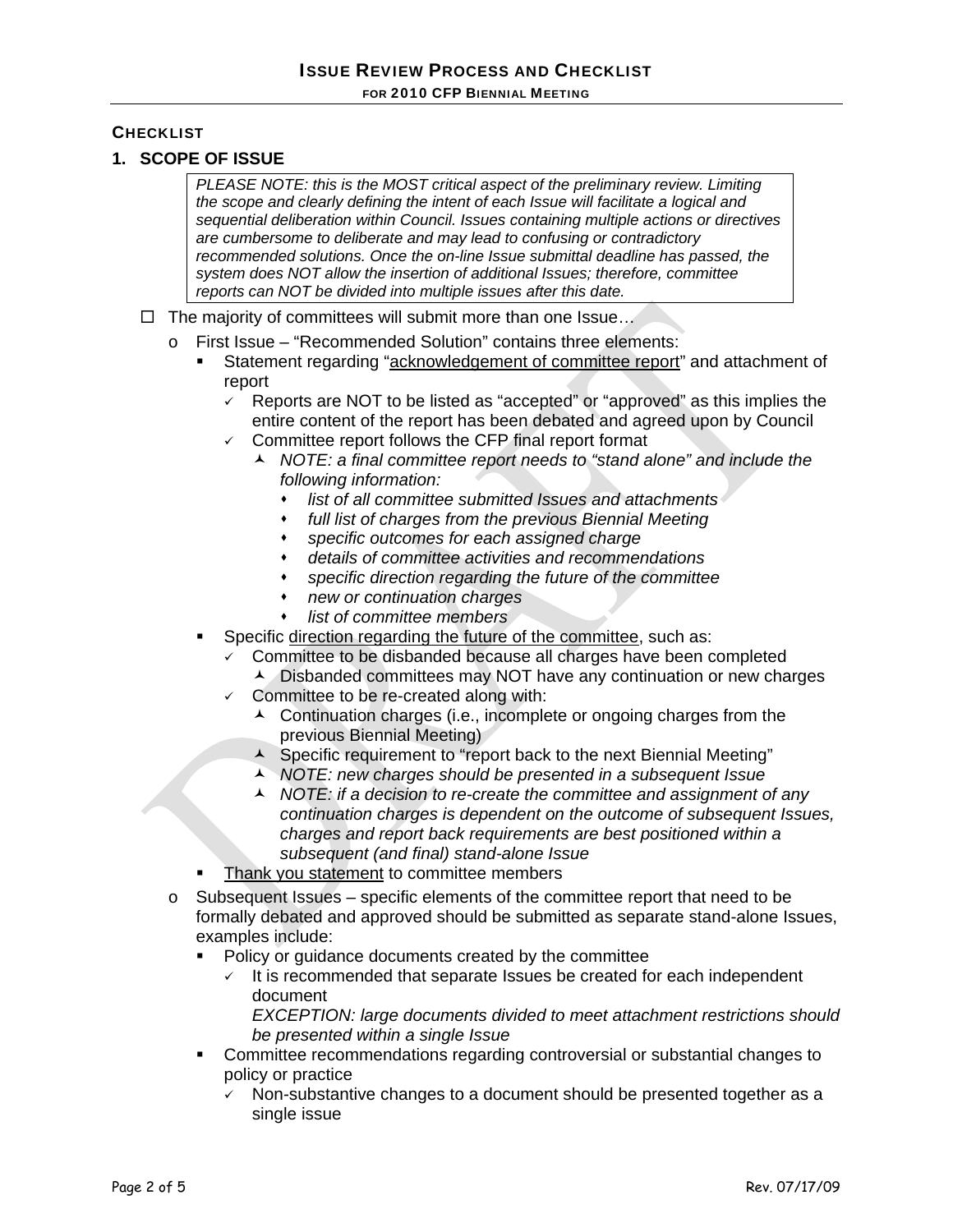- New charges assigned to a re-created example that committee
- *NOTE: the actual number of subsequent issues submitted by any one committee should be determined on a case-by-case basis depending on the content of the information*

## **2. ISSUE and ATTACHMENT CONTENT**

*The goals of content review are to increase readability and minimize confusion during Council deliberation.* 

- □ General review...
	- o All sections of the Issue submittal document are complete
	- o Spelling and grammar
	- o Content and clarity
	- o Correct use of organizational terminology and titles (e.g., "Conference," "Biennial Meeting," "Food Code" or "FDA Food Code")
	- o Correct use of strikethrough/underline format for changes to FDA Food Code or CFP documents (underline "new or proposed" language which should precede the strikethrough language to be deleted)
	- o Document titles in quotes or italics
	- o Correct capitalization (e.g., committee names, Issue titles)
	- o Narrative is gender non-specific
	- o Multiple page documents contain page numbers
	- o Adherence to *"CFP Commercialism Policy" i.e.,* Issues may NOT be commercial in nature *http://www.foodprotect.org/media/policy/Policy\_CFP\_Commercialism.pdf*
- $\square$  Title…
	- o Limited to 75 characters
	- o Title uniquely describes purpose of Issue
		- *NOTE: Issue titles may be changed by the Issue Committee in the event of duplicate submittals*
	- o Use of standardized title introduction for committee submitted Issues
		- Report **\_\_\_\_\_\_\_\_\_\_\_\_\_** (committee name)<br>Re-Create (committee name)
		- **Committee name**)
- □ Issue Description...
	- o Briefly describes the problem or concern to the retail food industry
	- o Lists the exact titles of any subsequent committee Issues and attachments (can be "cut-and-pasted" directly from the committee report)
- □ Public Health Significance...
	- o Describes impact this issue will have on the industry
	- o Clearly stated and easily understood
- □ Recommended Solution...

*NOTE: the "recommended solution" is the ONLY portion of the final Issue that will appear in the Conference Proceedings; therefore, it needs to be as complete and as clearly written as possible.*

o Rationale of recommended solution MUST be sufficiently detailed to cover all aspects of the submission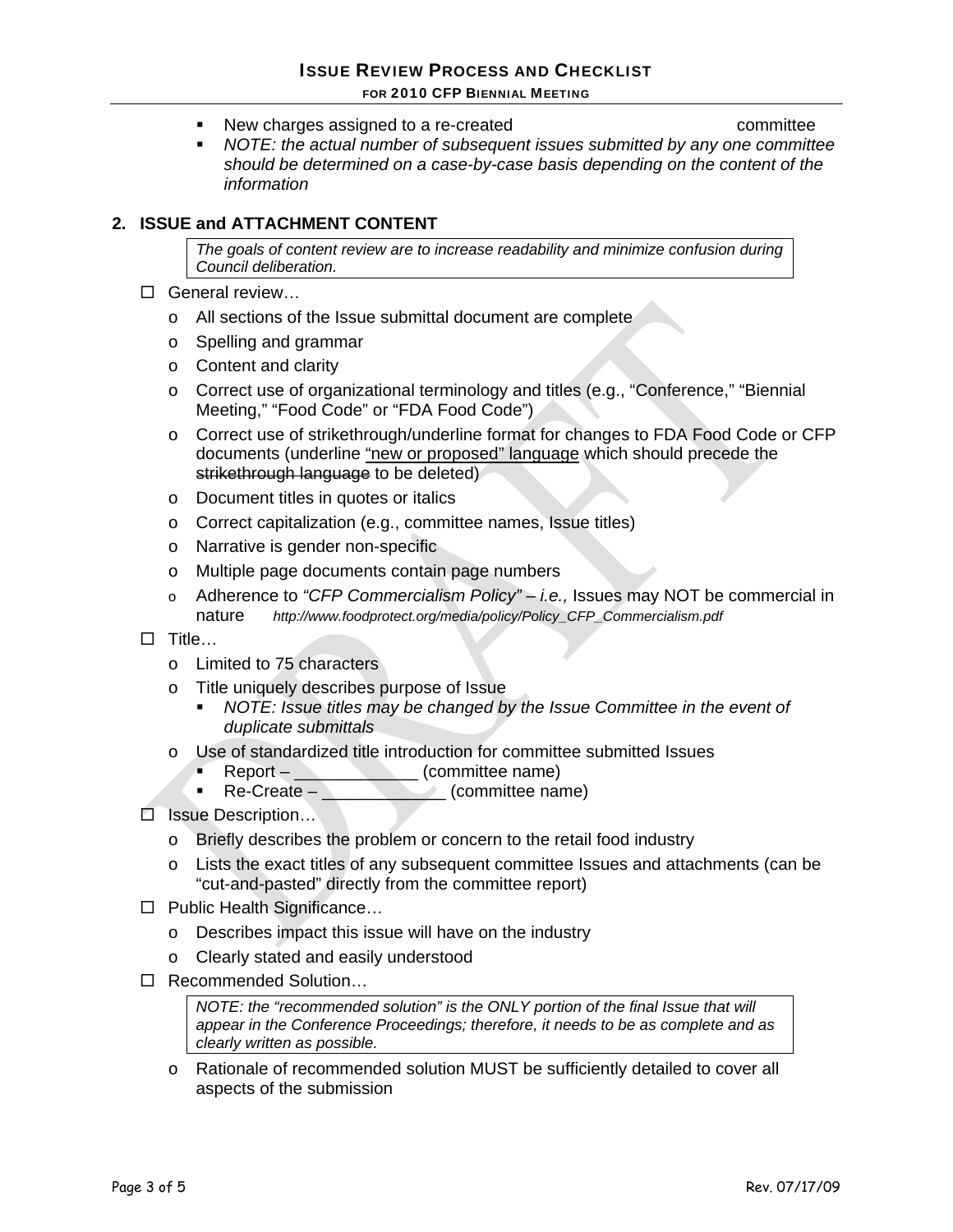- o All recommendations made by a CFP committee are to be copied from the committee report and captured within the recommended solution portion of the Issue submittal form
- o When modifications are proposed for an existing document, relevant sections are to be "cut-and-pasted" into the recommended solution using strikethrough/underline
- o Acronyms are spelled out at least once within the recommended solution *EXCEPTIONS: FDA, USDA, CDC, EPA, CFP*
- o Charges assigned to a committee must be included in recommended solution along with a requirement to "report back to the next Biennial Meeting"
- o Specific direction to CFP regarding final disposition of the Issue, such as:
	- "a letter be sent to the FDA requesting…"
	- "modified language be incorporated into..."
	- "final guidelines are posted on the CFP web site"
	- "a committee be created to study…"
- Attachments…
	- o There are two (2) different kinds of attachments:
		- **"Content Attachments"** this is the body of work created by a committee that must be reviewed and approved via the Council deliberation process (e.g., committee reports, guidelines, policy documents)
			- $\sim$  Content attachments from a committee should be "attached" only once to the first committee Issue
				- $\lambda$  In subsequent Issues, the attachment is to be referenced by the exact name of the attachment and the name of the Issue where the attachment can be found (for example: *"See Report – ABC Committee, Attachment #1, titled: XYZ"*)
		- **"Supporting Attachments"** this is information presented to assist in understanding the Issue (e.g., articles, studies, reference material)
			- $\checkmark$  Large documents posted online (e.g., Food Code) are to be referenced only by URL along with a notation of the specific page numbers and/or section numbers
			- $\overline{\smash{\leftarrow}}$  Large publicly available documents are NOT to be attached in their entirety
	- o Attachment format:
		- Attachments are to be in MS Word (.doc) or Abode Acrobat (.pdf) format ONLY
		- 9 Content attachments submitted in pdf format MUST be made available in advance to the Council Scribe in MS Word format to facilitate editing during Council deliberations
		- Attachments should use a header or footer that includes both the document title and page numbers *("page \_\_ of \_\_" is the preferred page numbering format)*
		- Name of each attachment MUST be specific... and accurately and consistently referenced throughout all committee submitted material
		- Attachments over 2 megabytes (2 MB) MUST be divided into multiple smaller documents in a logical sequence
		- All Macros are to be removed from attached documents
	- o Council Chairs will work with committee chairs and the Issue Committee Chair to determine the best method of attaching documents to their Issues
- □ Submitter name...
	- o CFP Committee Chair(s) listed as the "submitter" (e.g., Jane Doe, Chair)
	- o CFP Committee name listed as the "organization" (e.g., Issue Committee)